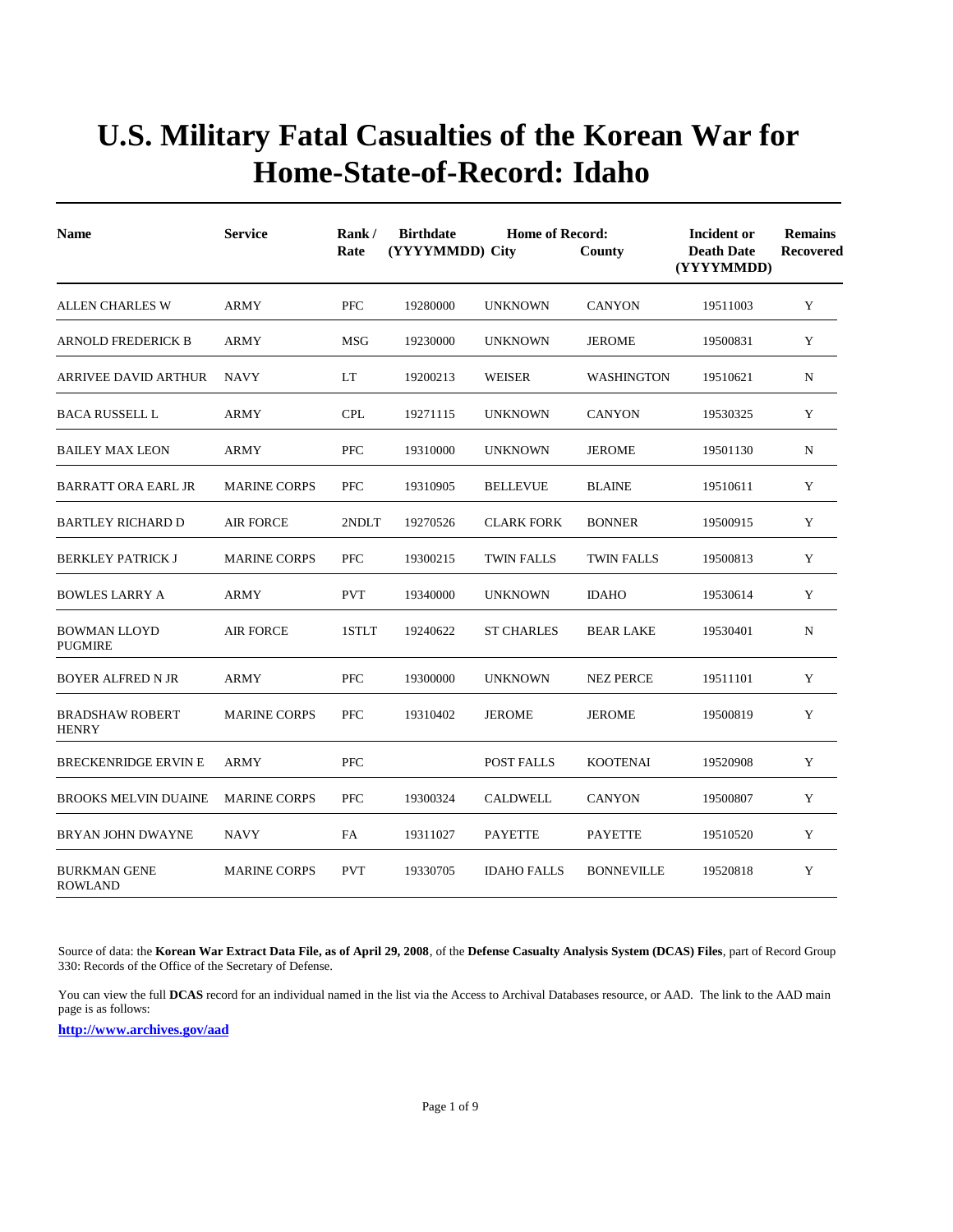| <b>Name</b>                            | <b>Service</b>      | Rank/<br>Rate | <b>Birthdate</b><br>(YYYYMMDD) City | <b>Home of Record:</b> | County            | <b>Incident or</b><br><b>Death Date</b><br>(YYYYMMDD) | <b>Remains</b><br>Recovered |
|----------------------------------------|---------------------|---------------|-------------------------------------|------------------------|-------------------|-------------------------------------------------------|-----------------------------|
| <b>CARLSEN HAROLD D</b>                | ARMY                | <b>PFC</b>    | 19280000                            | <b>UNKNOWN</b>         | <b>BANNOCK</b>    | 19500901                                              | Y                           |
| <b>CARLSON LEONARD D</b>               | <b>ARMY</b>         | <b>PFC</b>    | 19290000                            | <b>UNKNOWN</b>         | <b>BLAINE</b>     | 19530715                                              | Y                           |
| <b>CHINN LEONARD K</b>                 | <b>ARMY</b>         | <b>SFC</b>    | 19160000                            | <b>UNKNOWN</b>         | <b>BONNEVILLE</b> | 19501201                                              | N                           |
| <b>CLOPTON JAMES F</b>                 | <b>ARMY</b>         | <b>PFC</b>    | 19300000                            | <b>UNKNOWN</b>         | <b>CLEARWATER</b> | 19510518                                              | Y                           |
| <b>COLVIN THOMAS L</b>                 | <b>ARMY</b>         | <b>PFC</b>    | 19330000                            | <b>UNKNOWN</b>         | <b>BANNOCK</b>    | 19530514                                              | Y                           |
| <b>COOK HAROLD D</b>                   | <b>ARMY</b>         | <b>PFC</b>    | 19290000                            | <b>UNKNOWN</b>         | <b>BANNOCK</b>    | 19510912                                              | Y                           |
| <b>CROFTS CHARLES B</b>                | <b>ARMY</b>         | <b>PFC</b>    | 19310000                            | <b>UNKNOWN</b>         | <b>BINGHAM</b>    | 19501202                                              | N                           |
| CROOKS FLOYD D                         | ARMY                | <b>PFC</b>    | 19290000                            | <b>UNKNOWN</b>         | LATAH             | 19500920                                              | Y                           |
| <b>CROSS RALPH</b>                     | <b>NAVY</b>         | <b>LTJG</b>   | 19280217                            | <b>SODA SPRINGS</b>    | <b>CARIBOU</b>    | 19520614                                              | N                           |
| <b>CUDDEFORD ERNEST</b><br><b>PAUL</b> | <b>ARMY</b>         | <b>PVT</b>    | 19320000                            | <b>UNKNOWN</b>         | <b>KOOTENAI</b>   | 19500727                                              | $\mathbf N$                 |
| <b>CULLISON RALLEIGH D</b>             | <b>ARMY</b>         | <b>CPL</b>    | 19320000                            | <b>UNKNOWN</b>         | <b>GOODING</b>    | 19510404                                              | Y                           |
| <b>CUSHMAN RICHARD G</b>               | <b>ARMY</b>         | SGT           | 19320000                            | <b>UNKNOWN</b>         | <b>BINGHAM</b>    | 19501205                                              | N                           |
| DEMENT ONZEL CHARLES                   | <b>MARINE CORPS</b> | <b>CPL</b>    | 19300410                            | <b>BOISE</b>           | <b>ADA</b>        | 19510916                                              | Y                           |
| DEMERS RAYMOND EARL                    | <b>MARINE CORPS</b> | MAJ           | 19170407                            | <b>GENESEE</b>         | <b>LATAH</b>      | 19520910                                              | Y                           |
| <b>DIETZ KENNETH W</b>                 | <b>ARMY</b>         | <b>PVT</b>    | 19310000                            | <b>UNKNOWN</b>         | <b>JEROME</b>     | 19511107                                              | Y                           |
| DYKES RAYMOND R                        | ARMY                | <b>MSG</b>    | 19220000                            | <b>UNKNOWN</b>         | <b>BANNOCK</b>    | 19510214                                              | Y                           |

Source of data: the **Korean War Extract Data File, as of April 29, 2008**, of the **Defense Casualty Analysis System (DCAS) Files**, part of Record Group 330: Records of the Office of the Secretary of Defense.

You can view the full **DCAS** record for an individual named in the list via the Access to Archival Databases resource, or AAD. The link to the AAD main page is as follows: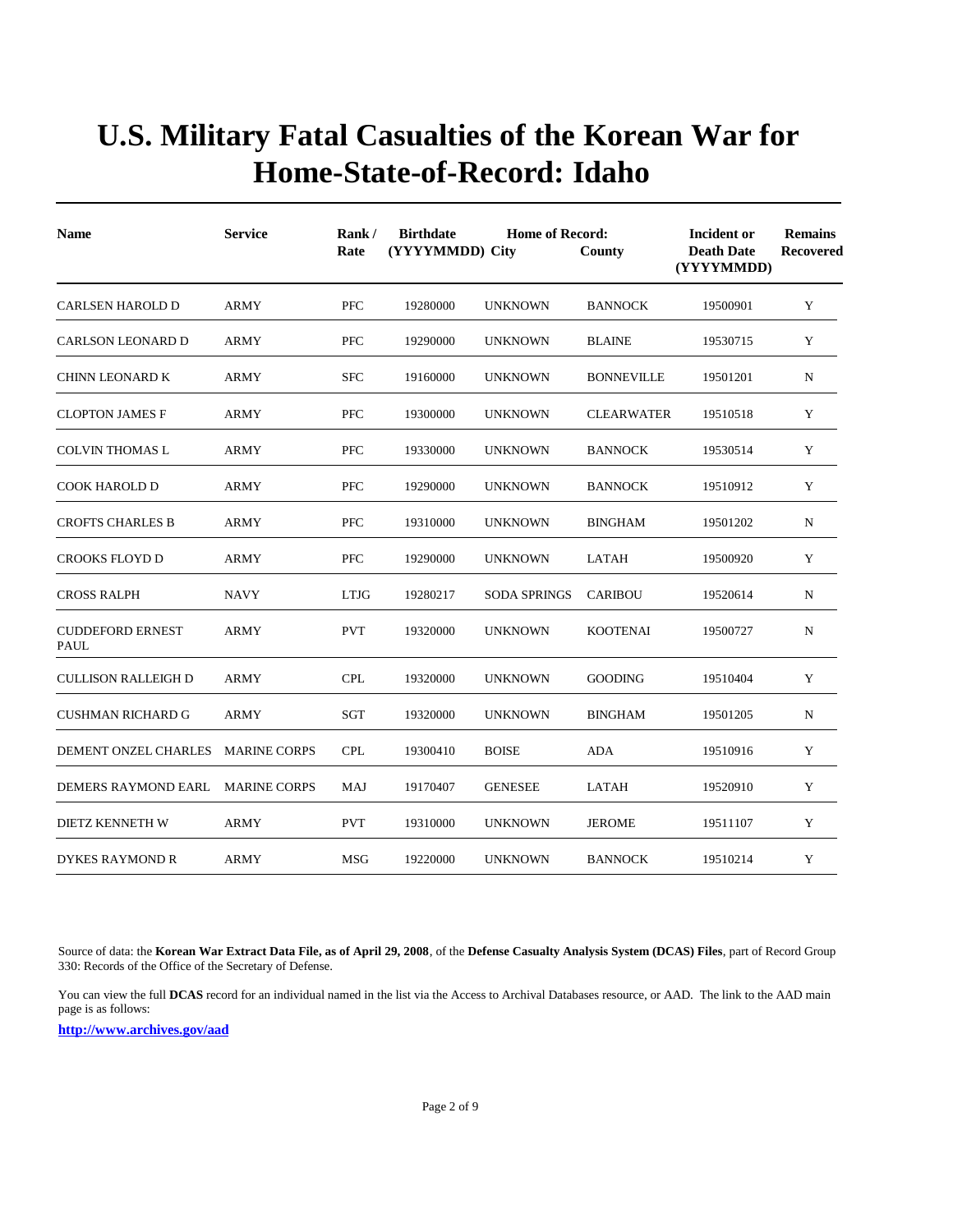| <b>Name</b>                            | <b>Service</b>      | Rank/<br><b>Birthdate</b><br><b>Home of Record:</b><br>(YYYYMMDD) City<br>Rate<br>County |          |                  |                   | <b>Incident or</b><br><b>Death Date</b><br>(YYYYMMDD) | <b>Remains</b><br>Recovered |  |
|----------------------------------------|---------------------|------------------------------------------------------------------------------------------|----------|------------------|-------------------|-------------------------------------------------------|-----------------------------|--|
| <b>EDWARDS DONALD</b><br><b>EUGENE</b> | <b>MARINE CORPS</b> | PFC                                                                                      | 19310721 | <b>RICHFIELD</b> | <b>LINCOLN</b>    | 19500818                                              | Y                           |  |
| <b>EYTCHISON ALBERT R</b>              | <b>ARMY</b>         | SGT                                                                                      | 19150000 | <b>UNKNOWN</b>   | <b>ADA</b>        | 19510921                                              | Y                           |  |
| <b>FAIRCHILD KENNETH R</b>             | <b>ARMY</b>         | <b>PVT</b>                                                                               | 19300000 | <b>UNKNOWN</b>   | <b>TWIN FALLS</b> | 19500902                                              | Y                           |  |
| <b>FENWICK WILLIAM D</b>               | <b>ARMY</b>         | <b>PFC</b>                                                                               | 19320000 | <b>UNKNOWN</b>   | <b>BANNOCK</b>    | 19500720                                              | Y                           |  |
| <b>GAMWELLS JAMES R</b>                | ARMY                | <b>PFC</b>                                                                               | 19340000 | <b>UNKNOWN</b>   | <b>BANNOCK</b>    | 19530417                                              | Y                           |  |
| GANO JAY M                             | <b>ARMY</b>         | 1LT                                                                                      | 19230000 | <b>UNKNOWN</b>   | LATAH             | 19511010                                              | Y                           |  |
| <b>GEORGE LARSON</b>                   | <b>ARMY</b>         | <b>PFC</b>                                                                               | 19260000 | <b>UNKNOWN</b>   | <b>BINGHAM</b>    | 19500814                                              | Y                           |  |
| <b>GIRANY OSCAR P</b>                  | <b>ARMY</b>         | <b>PFC</b>                                                                               | 19280000 | <b>UNKNOWN</b>   | <b>BANNOCK</b>    | 19500716                                              | Y                           |  |
| <b>GOODIN JAMES LEMUEL</b>             | <b>ARMY</b>         | <b>MSG</b>                                                                               | 19230000 | <b>UNKNOWN</b>   | <b>BONNEVILLE</b> | 19510518                                              | Y                           |  |
| <b>GOSS DWIGHT M</b>                   | <b>ARMY</b>         | <b>PFC</b>                                                                               | 19270000 | <b>UNKNOWN</b>   | <b>LATAH</b>      | 19510831                                              | Y                           |  |
| <b>GRAHAM DAVID LEROY</b>              | <b>ARMY</b>         | <b>CPL</b>                                                                               | 19230000 | <b>UNKNOWN</b>   | <b>BOUNDARY</b>   | 19501201                                              | N                           |  |
| <b>GREEN CHARLES M</b>                 | <b>ARMY</b>         | SGT                                                                                      | 19290000 | <b>UNKNOWN</b>   | <b>TWIN FALLS</b> | 19520710                                              | Y                           |  |
| <b>GUMMOW FRED E</b>                   | <b>ARMY</b>         | SGT                                                                                      | 19290000 | <b>UNKNOWN</b>   | <b>TWIN FALLS</b> | 19520815                                              | Y                           |  |
| <b>HALL RONALD L</b>                   | <b>ARMY</b>         | <b>PFC</b>                                                                               | 19330000 | <b>UNKNOWN</b>   | <b>TWIN FALLS</b> | 19510421                                              | Y                           |  |
| <b>HALL WALLACE LAMARR</b>             | <b>ARMY</b>         | <b>PVT</b>                                                                               | 19310000 | <b>UNKNOWN</b>   | <b>CANYON</b>     | 19501130                                              | N                           |  |
| <b>HALVERSON VERLYN S</b>              | <b>ARMY</b>         | <b>PFC</b>                                                                               | 19300000 | <b>UNKNOWN</b>   | <b>ELMORE</b>     | 19510424                                              | Y                           |  |

Source of data: the **Korean War Extract Data File, as of April 29, 2008**, of the **Defense Casualty Analysis System (DCAS) Files**, part of Record Group 330: Records of the Office of the Secretary of Defense.

You can view the full **DCAS** record for an individual named in the list via the Access to Archival Databases resource, or AAD. The link to the AAD main page is as follows: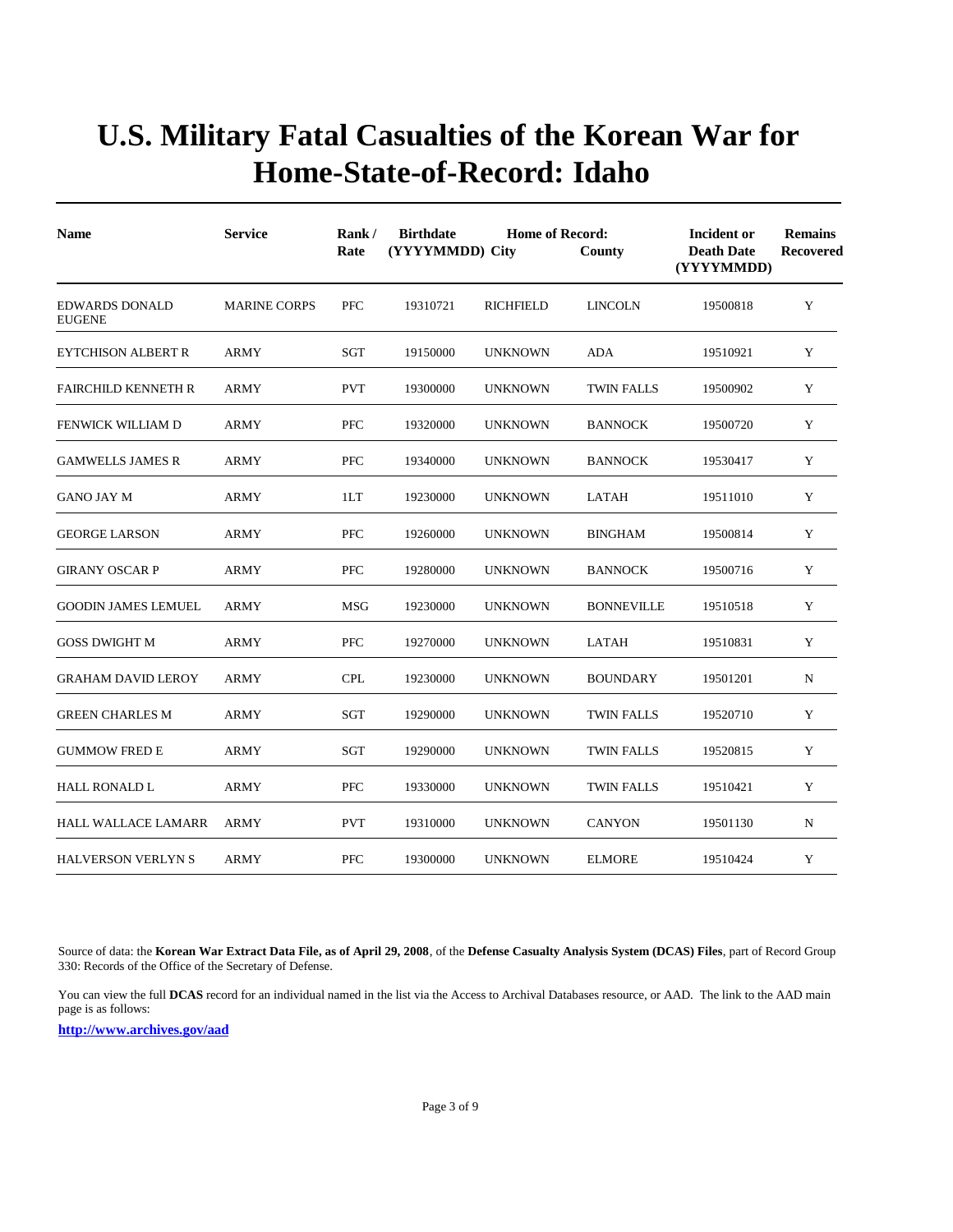| <b>Name</b>                              | <b>Service</b>      | Rank/<br>Rate | <b>Birthdate</b><br>(YYYYMMDD) City | <b>Home of Record:</b> | County            | Incident or<br><b>Death Date</b><br>(YYYYMMDD) | <b>Remains</b><br><b>Recovered</b> |
|------------------------------------------|---------------------|---------------|-------------------------------------|------------------------|-------------------|------------------------------------------------|------------------------------------|
| <b>HARRINGTON JULIUS</b><br><b>GENE</b>  | <b>MARINE CORPS</b> | <b>MSGT</b>   | 19210825                            | <b>TWIN FALLS</b>      | <b>TWIN FALLS</b> | 19511012                                       | N                                  |
| <b>HARRISON RALPH L</b>                  | ARMY                | PFC           | 19300000                            | <b>UNKNOWN</b>         | <b>CARIBOU</b>    | 19530410                                       | Y                                  |
| <b>HENDRICKS OWEN W</b>                  | <b>ARMY</b>         | <b>PVT</b>    | 19290000                            | <b>UNKNOWN</b>         | <b>FRANKLIN</b>   | 19530608                                       | Y                                  |
| <b>HICKS HENRY L</b>                     | ARMY                | <b>PVT</b>    | 19310000                            | <b>UNKNOWN</b>         | <b>CANYON</b>     | 19510107                                       | Y                                  |
| <b>HOFF STANFORD I</b>                   | <b>ARMY</b>         | <b>PFC</b>    | 19310000                            | <b>UNKNOWN</b>         | <b>KOOTENAI</b>   | 19501104                                       | Y                                  |
| <b>HORNING WILLIAM J</b>                 | <b>ARMY</b>         | <b>CPL</b>    | 19270000                            | <b>UNKNOWN</b>         | <b>SHOSHONE</b>   | 19510116                                       | Y                                  |
| <b>HUTCHISON BARNEY</b><br><b>ELBERT</b> | <b>ARMY</b>         | <b>PVT</b>    | 19280000                            | <b>UNKNOWN</b>         | ADA               | 19510518                                       | N                                  |
| <b>HUTCHISON DAVID C</b>                 | ARMY                | PFC           | 19320000                            | <b>UNKNOWN</b>         | <b>GEM</b>        | 19530417                                       | Y                                  |
| <b>JARDINE RAY F</b>                     | <b>AIR FORCE</b>    | 1STLT         | 19230504                            | <b>IDAHO FALLS</b>     | <b>BONNEVILLE</b> | 19510329                                       | N                                  |
| <b>JOHNSON JAMES</b><br><b>EDMUND</b>    | <b>MARINE CORPS</b> | <b>SGT</b>    | 19260000                            | <b>POCATELLO</b>       | <b>BANNOCK</b>    | 19501202                                       | N                                  |
| <b>KAISER RAYMOND ROY</b>                | <b>MARINE CORPS</b> | <b>PFC</b>    | 19300416                            | <b>RUPERT</b>          | <b>MINIDOKA</b>   | 19510301                                       | Y                                  |
| <b>KENNEDY RICHARD</b><br><b>MICHAEL</b> | <b>MARINE CORPS</b> | <b>PFC</b>    | 19310816                            | <b>BOISE</b>           | <b>ADA</b>        | 19500903                                       | Y                                  |
| <b>KREITER PETER JR</b>                  | <b>ARMY</b>         | <b>CPL</b>    | 19300000                            | <b>UNKNOWN</b>         | <b>PAYETTE</b>    | 19510611                                       | Y                                  |
| <b>LANDA JOSEPH</b>                      | ARMY                | <b>CPL</b>    | 19290000                            | <b>UNKNOWN</b>         | <b>CANYON</b>     | 19511106                                       | Y                                  |
| <b>LAPP EDWIN</b>                        | <b>MARINE CORPS</b> | SGT           | 19301215                            | TWIN FALLS             | <b>TWIN FALLS</b> | 19500926                                       | Y                                  |

Source of data: the **Korean War Extract Data File, as of April 29, 2008**, of the **Defense Casualty Analysis System (DCAS) Files**, part of Record Group 330: Records of the Office of the Secretary of Defense.

You can view the full DCAS record for an individual named in the list via the Access to Archival Databases resource, or AAD. The link to the AAD main page is as follows: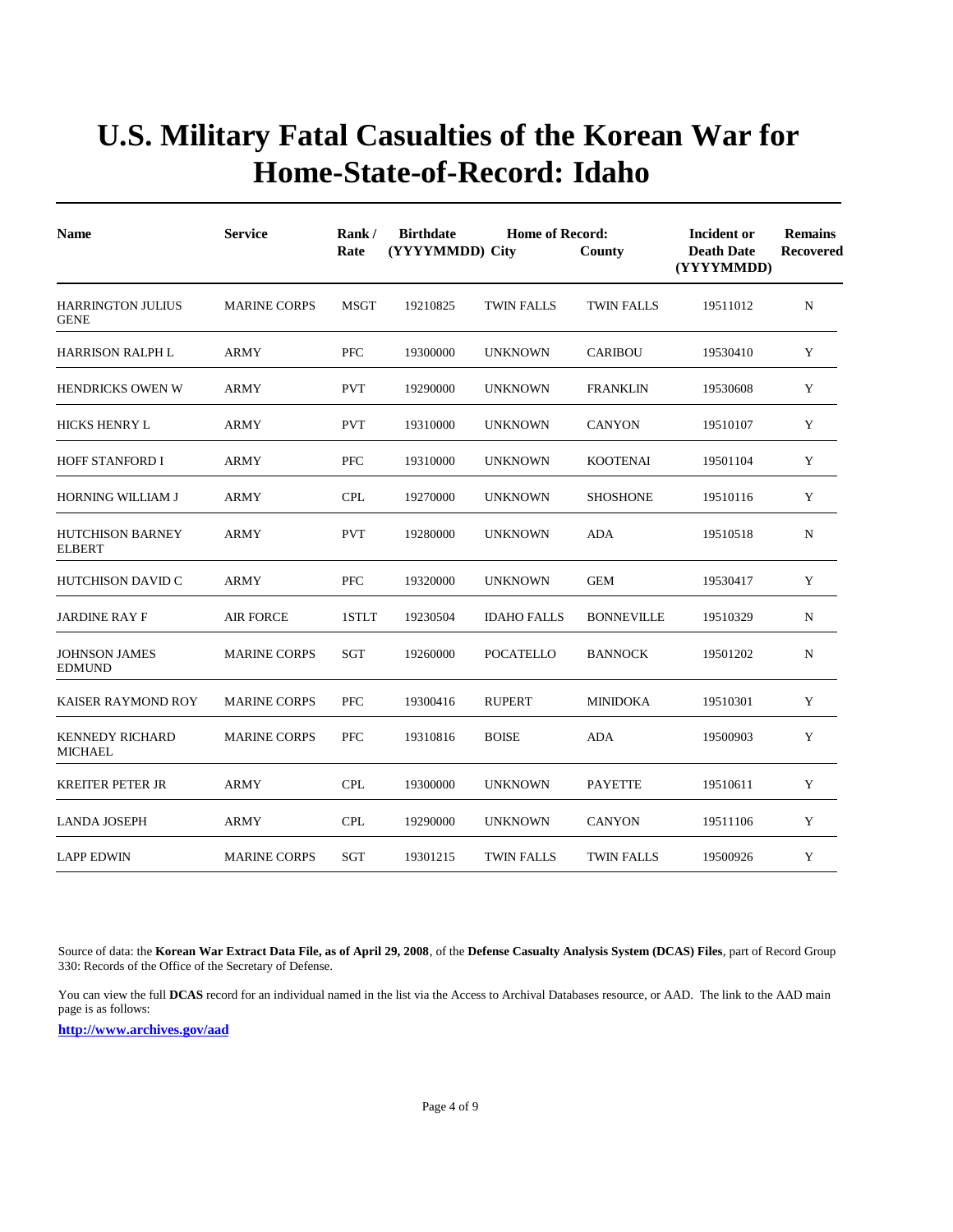| <b>Name</b>                | <b>Service</b>      | Rank/<br>Rate | <b>Birthdate</b><br>(YYYYMMDD) City | <b>Home of Record:</b> | County            | <b>Incident or</b><br><b>Death Date</b><br>(YYYYMMDD) | <b>Remains</b><br><b>Recovered</b> |
|----------------------------|---------------------|---------------|-------------------------------------|------------------------|-------------------|-------------------------------------------------------|------------------------------------|
| LEE BYRON D                | <b>ARMY</b>         | <b>CPT</b>    | 19170000                            | <b>UNKNOWN</b>         | <b>CANYON</b>     | 19500725                                              | Y                                  |
| LEWIS DONALD REX JR        | <b>MARINE CORPS</b> | <b>PFC</b>    | 19310814                            | <b>KELLOGG</b>         | <b>SHOSHONE</b>   | 19510714                                              | Y                                  |
| LITTLETON HERBERT A        | <b>MARINE CORPS</b> | <b>PFC</b>    | 19300701                            | <b>NAMPA</b>           | <b>CANYON</b>     | 19510422                                              | Y                                  |
| <b>LOPEZ RAY W</b>         | <b>ARMY</b>         | <b>CPL</b>    | 19150000                            | <b>UNKNOWN</b>         | <b>JEROME</b>     | 19501104                                              | Y                                  |
| <b>LOUDON FREEMAN W</b>    | <b>ARMY</b>         | <b>SFC</b>    | 19200000                            | <b>UNKNOWN</b>         | <b>SHOSHONE</b>   | 19501126                                              | Y                                  |
| <b>LUCAS JIMMY</b>         | <b>ARMY</b>         | PFC           | 19290000                            | <b>UNKNOWN</b>         | <b>NEZ PERCE</b>  | 19501130                                              | N                                  |
| <b>LYCAN JOHN S JR</b>     | <b>ARMY</b>         | <b>PFC</b>    | 19320000                            | <b>UNKNOWN</b>         | <b>NEZ PERCE</b>  | 19500705                                              | N                                  |
| <b>MACDONALD ROBERT</b>    | <b>ARMY</b>         | 2LT           | 19290000                            | <b>UNKNOWN</b>         | <b>BONNER</b>     | 19521028                                              | Y                                  |
| MARK OTTIS PAUL            | <b>ARMY</b>         | <b>SFC</b>    | 19230000                            | <b>UNKNOWN</b>         | <b>CANYON</b>     | 19501201                                              | $\mathbf N$                        |
| <b>MARSHALL RICHARD L</b>  | <b>ARMY</b>         | <b>PVT</b>    | 19300000                            | <b>UNKNOWN</b>         | LATAH             | 19500729                                              | Y                                  |
| <b>MARTIN FRANK III</b>    | <b>NAVY</b>         | LT            | 19211018                            | <b>BOISE</b>           | <b>ADA</b>        | 19510718                                              | N                                  |
| <b>MATTINGLY CHARLES E</b> | <b>ARMY</b>         | <b>PFC</b>    | 19090000                            | <b>UNKNOWN</b>         | <b>BANNOCK</b>    | 19501201                                              | N                                  |
| <b>MATTOON JAMES H</b>     | <b>ARMY</b>         | <b>PFC</b>    | 19310000                            | <b>UNKNOWN</b>         | <b>NEZ PERCE</b>  | 19530330                                              | Y                                  |
| <b>MCLAUGHLIN LORAN L</b>  | <b>ARMY</b>         | <b>PVT</b>    | 19320000                            | <b>UNKNOWN</b>         | <b>BENEWAH</b>    | 19530612                                              | Y                                  |
| <b>MEADOWS MERLE L</b>     | ARMY                | PFC           | 19290000                            | <b>UNKNOWN</b>         | <b>NEZ PERCE</b>  | 19500905                                              | Y                                  |
| <b>MEISTER ROBERT P</b>    | ARMY                | <b>CPL</b>    | 19270000                            | <b>UNKNOWN</b>         | <b>CANYON</b>     | 19520616                                              | Y                                  |
| MICKAEL JACOB E            | <b>ARMY</b>         | <b>PFC</b>    | 19310000                            | <b>UNKNOWN</b>         | <b>TWIN FALLS</b> | 19511230                                              | N                                  |

Source of data: the **Korean War Extract Data File, as of April 29, 2008**, of the **Defense Casualty Analysis System (DCAS) Files**, part of Record Group 330: Records of the Office of the Secretary of Defense.

You can view the full **DCAS** record for an individual named in the list via the Access to Archival Databases resource, or AAD. The link to the AAD main page is as follows: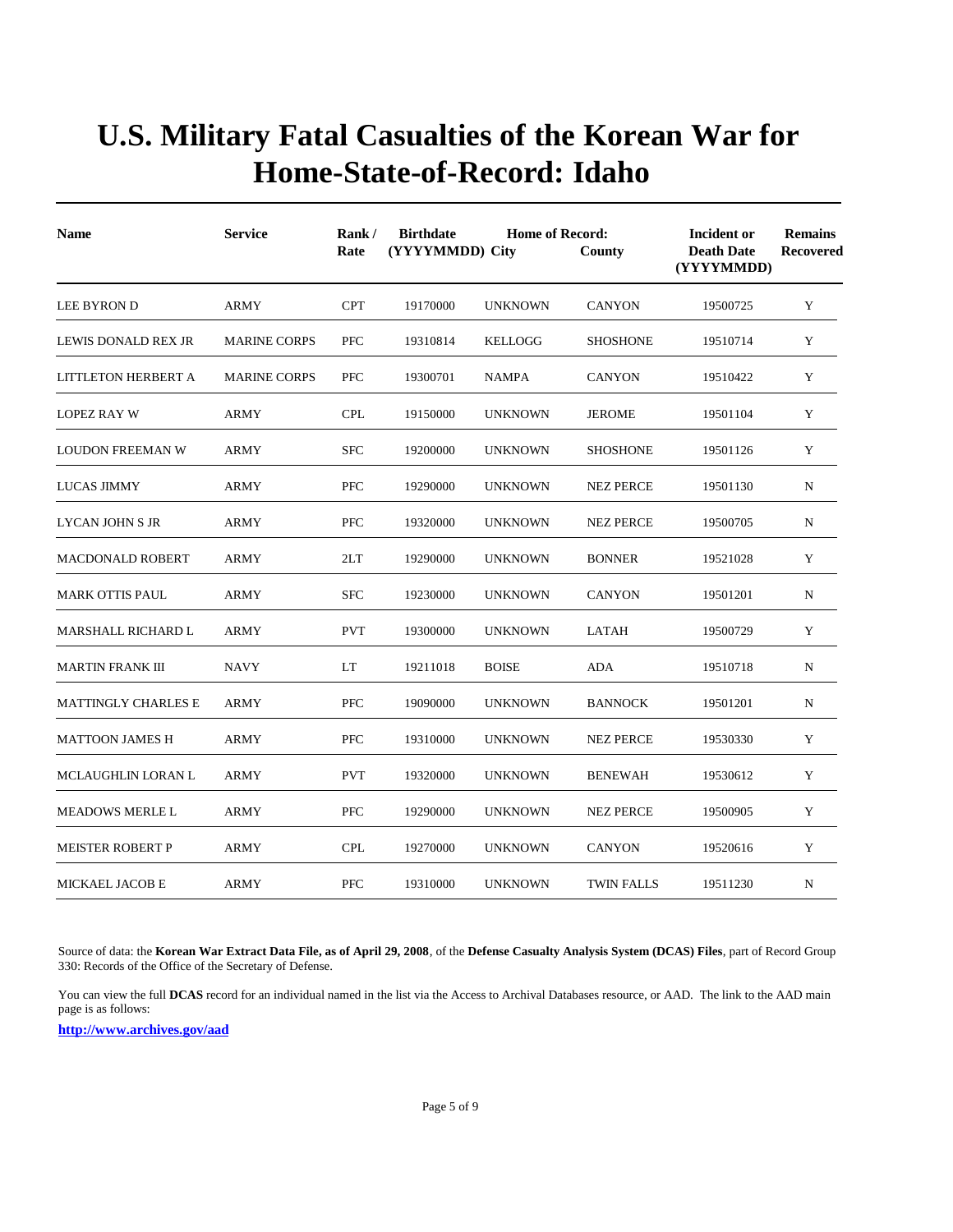| <b>Name</b>                            | <b>Service</b>      | Rank/<br><b>Home of Record:</b><br><b>Birthdate</b><br>(YYYYMMDD) City<br>Rate<br>County |          | <b>Incident or</b><br><b>Death Date</b><br>(YYYYMMDD) | <b>Remains</b><br><b>Recovered</b> |          |             |
|----------------------------------------|---------------------|------------------------------------------------------------------------------------------|----------|-------------------------------------------------------|------------------------------------|----------|-------------|
| MIYASAKI ICHIRO R                      | <b>ARMY</b>         | <b>PVT</b>                                                                               | 19310000 | <b>UNKNOWN</b>                                        | <b>MADISON</b>                     | 19520612 | Y           |
| <b>MONROE JAMES H</b>                  | ARMY                | <b>PFC</b>                                                                               | 19290000 | <b>UNKNOWN</b>                                        | ADA                                | 19500716 | N           |
| <b>MOORE REX D</b>                     | ARMY                | <b>PVT</b>                                                                               | 19330000 | <b>UNKNOWN</b>                                        | <b>BONNEVILLE</b>                  | 19530317 | Y           |
| <b>MOULTON LEWIS CLARK</b>             | <b>ARMY</b>         | <b>CPL</b>                                                                               | 19300000 | <b>UNKNOWN</b>                                        | <b>PAYETTE</b>                     | 19510412 | Y           |
| <b>NELSON ANTONE</b>                   | <b>ARMY</b>         | <b>PVT</b>                                                                               | 19340000 | <b>UNKNOWN</b>                                        | <b>ADA</b>                         | 19521129 | Y           |
| <b>NELSON CLAYBURN E</b>               | <b>ARMY</b>         | <b>PVT</b>                                                                               | 19250000 | <b>UNKNOWN</b>                                        | <b>TWIN FALLS</b>                  | 19500716 | Y           |
| <b>NEVILLE SHELBY</b><br><b>VAUGHN</b> | <b>NAVY</b>         | AN                                                                                       | 19310324 | <b>ABERDEEN</b>                                       | <b>BINGHAM</b>                     | 19511231 | Y           |
| OTTO GEORGE WILLIAM                    | <b>ARMY</b>         | <b>CPL</b>                                                                               | 19280000 | <b>UNKNOWN</b>                                        | <b>KOOTENAI</b>                    | 19510827 | Y           |
| <b>OVERFIELD GEORGE N</b>              | <b>ARMY</b>         | <b>PFC</b>                                                                               | 19310000 | <b>UNKNOWN</b>                                        | <b>JEROME</b>                      | 19500917 | Y           |
| PASKETT WILLIAM E                      | ARMY                | <b>PFC</b>                                                                               | 19280000 | <b>UNKNOWN</b>                                        | <b>CASSIA</b>                      | 19501203 | $\mathbf N$ |
| PEDERSON DELBERT J                     | <b>ARMY</b>         | <b>PFC</b>                                                                               | 19310000 | <b>UNKNOWN</b>                                        | <b>GEM</b>                         | 19500815 | Y           |
| POST JACK LEROY                        | <b>MARINE CORPS</b> | <b>SGT</b>                                                                               | 19280721 | <b>BOISE</b>                                          | ADA                                | 19500807 | Y           |
| PROBST ROY D                           | ARMY                | <b>SFC</b>                                                                               | 19290000 | <b>UNKNOWN</b>                                        | <b>VALLEY</b>                      | 19510219 | Y           |
| RAY WILLIAM HARRIMAN                   | <b>MARINE CORPS</b> | <b>CPL</b>                                                                               | 19310930 | <b>KELLOGG</b>                                        | <b>SHOSHONE</b>                    | 19520204 | Y           |
| <b>REICH CLARENCE R</b>                | <b>ARMY</b>         | <b>CPL</b>                                                                               | 19280000 | <b>UNKNOWN</b>                                        | <b>BUTTE</b>                       | 19510324 | Y           |
| REYNOLDS WILLIAM ROY                   | <b>MARINE CORPS</b> | <b>PFC</b>                                                                               | 19301022 | <b>OROFINO</b>                                        | <b>CLEARWATER</b>                  | 19510619 | Y           |

Source of data: the **Korean War Extract Data File, as of April 29, 2008**, of the **Defense Casualty Analysis System (DCAS) Files**, part of Record Group 330: Records of the Office of the Secretary of Defense.

You can view the full DCAS record for an individual named in the list via the Access to Archival Databases resource, or AAD. The link to the AAD main page is as follows: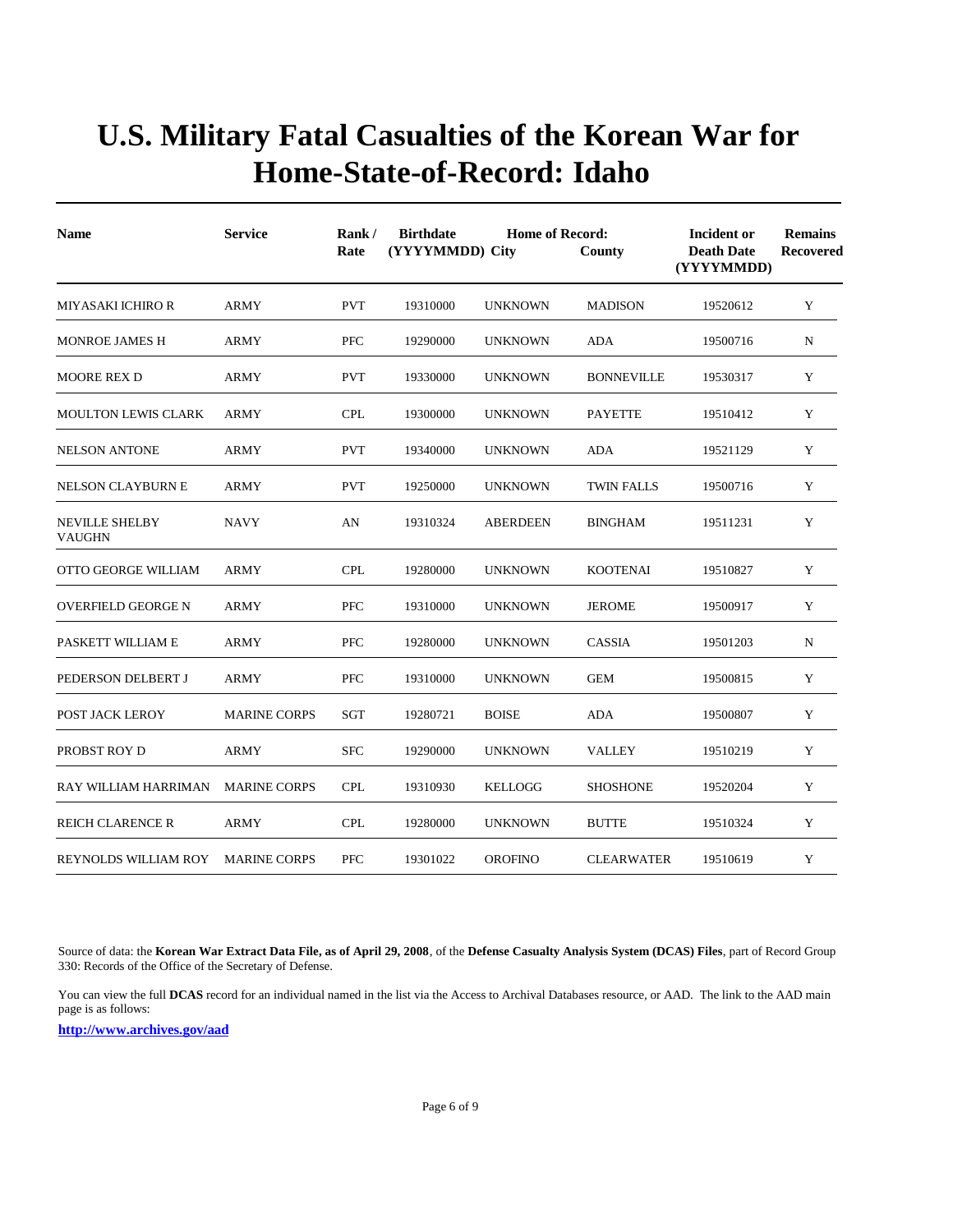| <b>Name</b>                             | <b>Service</b>      | Rank/<br>Rate | <b>Birthdate</b><br>(YYYYMMDD) City | <b>Home of Record:</b> | County            | Incident or<br><b>Death Date</b><br>(YYYYMMDD) | <b>Remains</b><br><b>Recovered</b> |
|-----------------------------------------|---------------------|---------------|-------------------------------------|------------------------|-------------------|------------------------------------------------|------------------------------------|
| <b>RICHARDSON EARL R</b>                | <b>ARMY</b>         | <b>PVT</b>    | 19320000                            | <b>UNKNOWN</b>         | <b>CANYON</b>     | 19510217                                       | Y                                  |
| RODARME JACK W                          | <b>ARMY</b>         | MAJ           | 19130000                            | <b>UNKNOWN</b>         | <b>TWIN FALLS</b> | 19510518                                       | Y                                  |
| <b>ROOS JERRY MIKESELL</b>              | <b>MARINE CORPS</b> | SGT           | 19290911                            | <b>BOISE</b>           | <b>ADA</b>        | 19530721                                       | Y                                  |
| ROSENVALL RICHARD<br><b>BLAINE</b>      | <b>AIR FORCE</b>    | 1STLT         | 19280527                            | <b>BOISE</b>           | <b>ADA</b>        | 19521006                                       | N                                  |
| <b>SCHAMBER MELVIN R</b>                | <b>ARMY</b>         | <b>PFC</b>    | 19300000                            | <b>UNKNOWN</b>         | <b>PAYETTE</b>    | 19500816                                       | Y                                  |
| <b>SCHOONOVER DAN</b><br><b>DWAIN</b>   | ARMY                | <b>CPL</b>    | 19330000                            | <b>BOISE</b>           | <b>ADA</b>        | 19530710                                       | N                                  |
| <b>SCHOONOVER HOWARD</b><br><b>DANE</b> | <b>AIR FORCE</b>    | 2NDLT         | 19251013                            | <b>BOISE</b>           | <b>ADA</b>        | 19520608                                       | Y                                  |
| <b>SHERARD TONEY J</b>                  | ARMY                | <b>PVT</b>    | 19320000                            | <b>UNKNOWN</b>         | <b>WASHINGTON</b> | 19500727                                       | Y                                  |
| SHIRTZ ALTON L                          | ARMY                | SGT           | 19190000                            | <b>UNKNOWN</b>         | <b>CANYON</b>     | 19501130                                       | ${\bf N}$                          |
| <b>SKEEN CALVIN L</b>                   | ARMY                | <b>PFC</b>    | 19300000                            | <b>UNKNOWN</b>         | <b>ADA</b>        | 19511101                                       | $\mathbf Y$                        |
| <b>SLATER DONALD K</b>                  | <b>ARMY</b>         | <b>PFC</b>    | 19330000                            | <b>UNKNOWN</b>         | <b>TWIN FALLS</b> | 19511016                                       | Y                                  |
| <b>SMITH CLYDE D</b>                    | ARMY                | <b>PVT</b>    | 19280000                            | <b>UNKNOWN</b>         | <b>FRANKLIN</b>   | 19510517                                       | Y                                  |
| <b>STAMPER WAYNE E</b>                  | ARMY                | <b>SGT</b>    | 19300000                            | <b>UNKNOWN</b>         | <b>CLEARWATER</b> | 19530124                                       | Y                                  |
| <b>STONE BOB G</b>                      | ARMY                | PFC           | 19320000                            | <b>UNKNOWN</b>         | <b>BANNOCK</b>    | 19530407                                       | Y                                  |
| <b>STRAUB TEX R</b>                     | <b>ARMY</b>         | <b>PFC</b>    | 19300000                            | <b>UNKNOWN</b>         | <b>SHOSHONE</b>   | 19510913                                       | Y                                  |
| <b>STUCKI OSCAR N</b>                   | <b>ARMY</b>         | <b>PVT</b>    | 19320000                            | <b>UNKNOWN</b>         | <b>BONNEVILLE</b> | 19530709                                       | Y                                  |

Source of data: the **Korean War Extract Data File, as of April 29, 2008**, of the **Defense Casualty Analysis System (DCAS) Files**, part of Record Group 330: Records of the Office of the Secretary of Defense.

You can view the full **DCAS** record for an individual named in the list via the Access to Archival Databases resource, or AAD. The link to the AAD main page is as follows: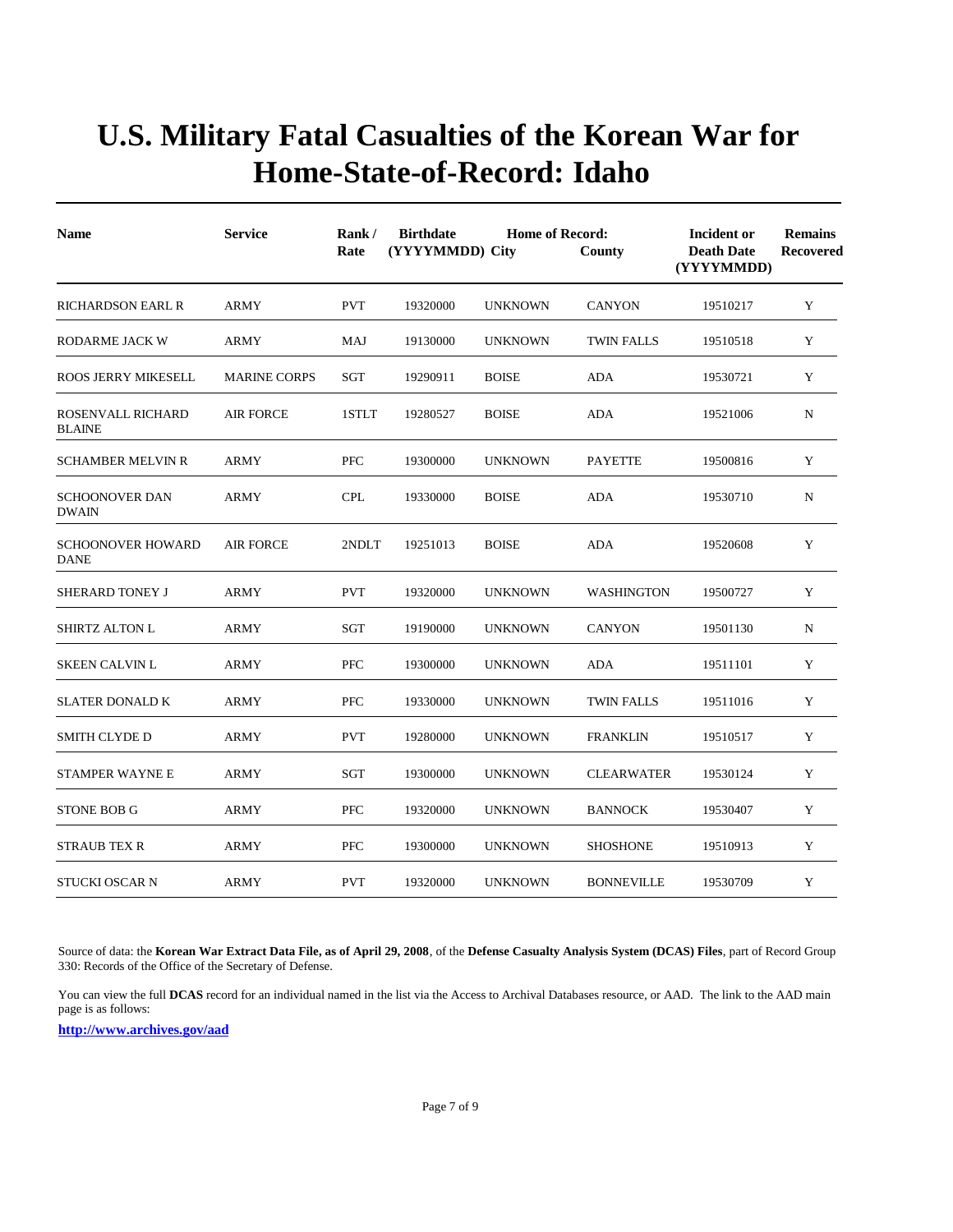| <b>Name</b>                       | <b>Service</b>      | Rank/<br>Rate | <b>Birthdate</b><br>(YYYYMMDD) City | <b>Home of Record:</b>         | County            | <b>Incident or</b><br><b>Death Date</b><br>(YYYYMMDD) | <b>Remains</b><br>Recovered |
|-----------------------------------|---------------------|---------------|-------------------------------------|--------------------------------|-------------------|-------------------------------------------------------|-----------------------------|
| TAYLOR VERL P                     | <b>ARMY</b>         | <b>CPL</b>    | 19280000                            | <b>UNKNOWN</b>                 | <b>FRANKLIN</b>   | 19510901                                              | Y                           |
| THOMPSON THOMAS B                 | <b>ARMY</b>         | <b>PFC</b>    | 19330000                            | <b>UNKNOWN</b>                 | <b>OWYHEE</b>     | 19510518                                              | Y                           |
| THOMPSON WARREN E                 | <b>ARMY</b>         | <b>PVT</b>    | 19290000                            | <b>UNKNOWN</b>                 | <b>NEZ PERCE</b>  | 19511204                                              | Y                           |
| THURSIE RICHARD F                 | <b>ARMY</b>         | <b>PVT</b>    | 19310000                            | <b>UNKNOWN</b>                 | <b>BONNEVILLE</b> | 19511009                                              | Y                           |
| <b>UDD JAMES E</b>                | ARMY                | <b>CPL</b>    | 19270000                            | <b>UNKNOWN</b>                 | <b>LEMHI</b>      | 19510528                                              | Y                           |
| UNDERWOOD GEORGE<br><b>CURTIS</b> | <b>MARINE CORPS</b> | <b>TSGT</b>   | 19230205                            | <b>SPIRIT LAKE</b>             | <b>KOOTENAI</b>   | 19500919                                              | Y                           |
| URIA EDWARD E                     | <b>ARMY</b>         | <b>PVT</b>    | 19280000                            | <b>UNKNOWN</b>                 | <b>OWYHEE</b>     | 19510518                                              | Y                           |
| <b>WAGNER PAUL R</b>              | <b>ARMY</b>         | <b>PFC</b>    | 19280000                            | <b>UNKNOWN</b>                 | <b>TWIN FALLS</b> | 19520527                                              | Y                           |
| WALLEN RICHARD EARL               | <b>MARINE CORPS</b> | <b>CPL</b>    | 19330213                            | <b>BONNERS</b><br><b>FERRY</b> | <b>BOUNDARY</b>   | 19520813                                              | $\mathbf N$                 |
| <b>WATSON ROBERT B</b>            | <b>ARMY</b>         | <b>PVT</b>    | 19320000                            | <b>UNKNOWN</b>                 | <b>LEMHI</b>      | 19500727                                              | Y                           |
| <b>WEAVER GENE E</b>              | <b>ARMY</b>         | <b>SGT</b>    | 19310000                            | <b>UNKNOWN</b>                 | <b>NEZ PERCE</b>  | 19530611                                              | Y                           |
| WHITBY CYRUS J                    | ARMY                | SGT           | 19210000                            | <b>UNKNOWN</b>                 | CASSIA            | 19500916                                              | Y                           |
| WHITE ARLO L                      | ARMY                | <b>PFC</b>    | 19300000                            | <b>UNKNOWN</b>                 | <b>NEZ PERCE</b>  | 19510518                                              | Y                           |
| WILKES PHILIP J                   | ARMY                | <b>MSG</b>    | 19240000                            | <b>UNKNOWN</b>                 | <b>SHOSHONE</b>   | 19510212                                              | Y                           |
| WILSON JAMES H                    | ARMY                | <b>PFC</b>    | 19310000                            | <b>UNKNOWN</b>                 | WASHINGTON        | 19510608                                              | Y                           |
| <b>WOOD MARVIN R</b>              | <b>ARMY</b>         | <b>CPL</b>    | 19300000                            | <b>UNKNOWN</b>                 | <b>CLEARWATER</b> | 19501117                                              | Y                           |

Source of data: the **Korean War Extract Data File, as of April 29, 2008**, of the **Defense Casualty Analysis System (DCAS) Files**, part of Record Group 330: Records of the Office of the Secretary of Defense.

You can view the full DCAS record for an individual named in the list via the Access to Archival Databases resource, or AAD. The link to the AAD main page is as follows: